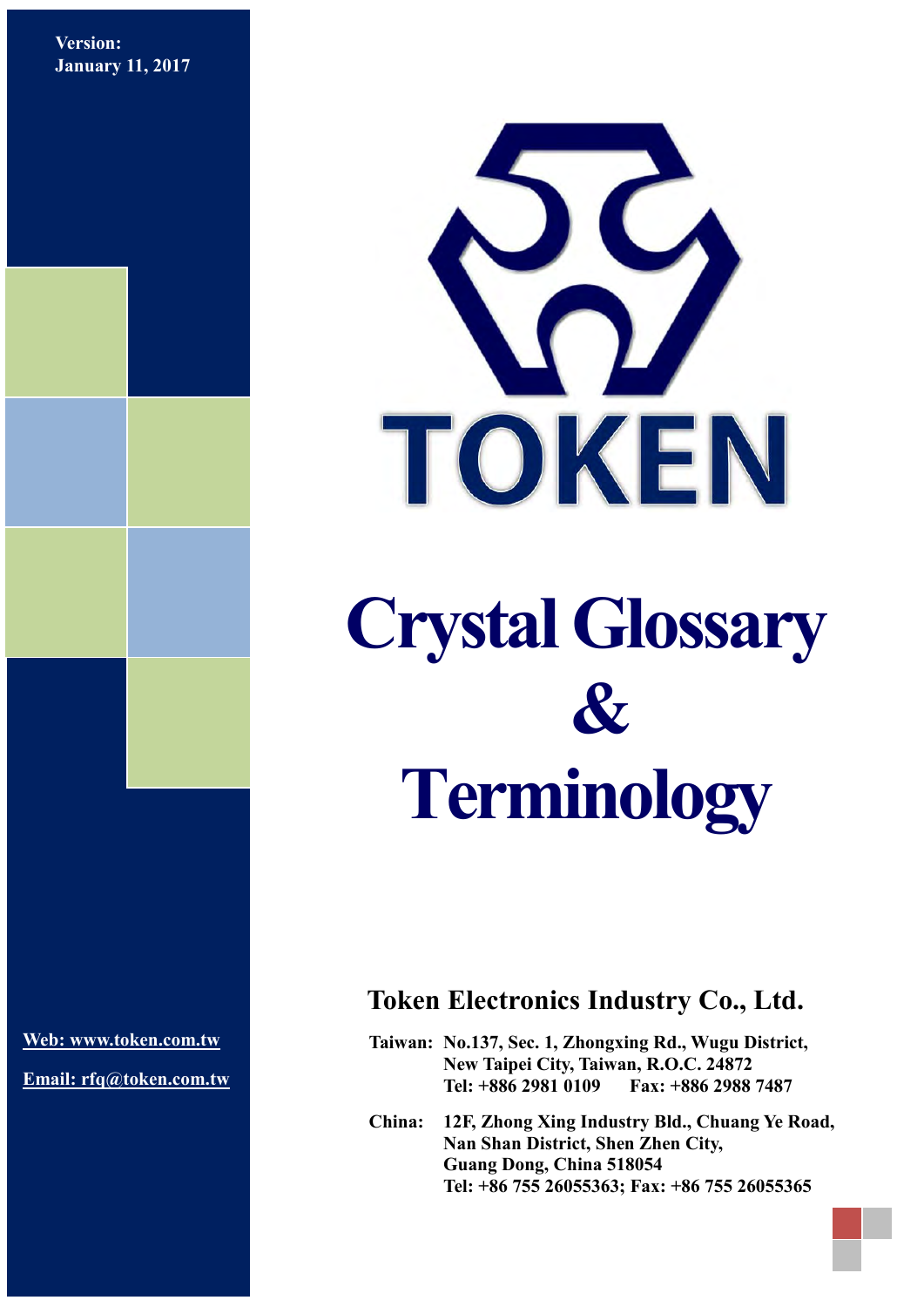

# **Crystal Glossary & Terminology**

# **Quartz Crystal Glossary & Terminology**

# **Aging**

The frequency change of the crystal operated at specific conditions for a certain period of time.

# **AT-Cut**

A crystal cut, which the orientation of a synthetic quartz bar is set up at 35°15' from the Z axis and its temperature characteristics show a cubic curve. The mode of vibration is thickness-shear.

# **Autoclave**

A sealed vessel made from special iron that withstands high pressure and heat.

# **Base-Plating**

A process of applying coatings of metal layers on the surface of crystal wafers. There are two main methods: vacuum deposition and sputtering. The vacuum deposition melts metals in the chambers under a vacuum state. The sputtering method occurs by bombarding the surface of the sputtering target with gaseous ions.

# **BT-Cut**

A crystal cut, which the orientation of a synthetic quartz bar is set up at -49° from the Z axis and its temperature characteristics show a turnover curve. The mode of vibration is thickness-shear.

#### **Bypass Capacitor**

A component required to lower the impedance of the power-supply system inserted between the power-supply pin and ground pin of the IC. Mount as closely as possible to the IC, using a bypass capacitor with a capacitance suitable for the oscillation frequency. (Example) KHz range 10μF to 100μF MHz range:  $0.01$ μF to  $0.1$ μF

# **Crystal Units with Suppressed Fundamental Mode**

The crystals with suppressed fundamental mode are designed to suppress the fundamental oscillation of third overtone resonators to ensure proper overtone oscillation. These crystals enable the oscillation of overtone frequencies on a circuit without using a tuning coil. This has the beneficial effects of reducing the number of components in the circuit, reducing the need for trimming and miniaturization.

# **Equivalent Circuit**

The electrical equivalent circuit of a crystal unit operating at its mechanical resonant frequency.

# **Frequency**

The number of recurrences of a periodic phenomenon (like radio wave or acoustic wave) per one second often measured in Hertz (Hz).

# **Frequency Characteristics over Temperature**

Allowable deviation of frequency at room temperature, in parts per million  $(\times 10^{-6})$ . This is the maximum value within the operating temperature range.

#### **Frequency Tolerance**

Allowable deviation from nominal at room temperature (25°C), indicated in parts per million( $\times 10^{-6}$ ).

# **Fundamental Crystal Units**

Crystal unit designed to oscillate in the lowest-order (fundamental) oscillation mode.